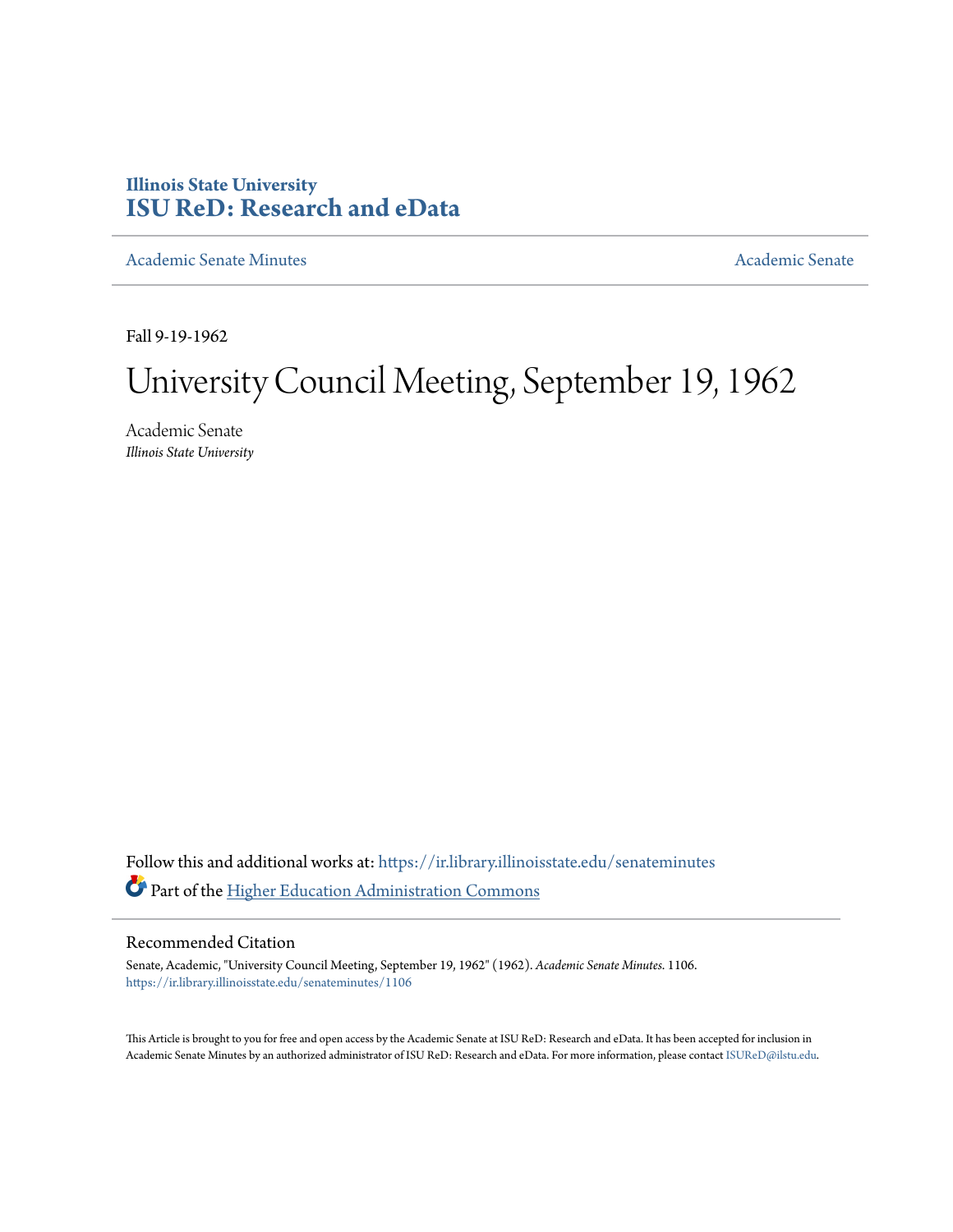## MINUTES OF THE UNIVERSITY COUNCIL (Not Approved by the Council)

Date: September 19, 1962

## Members Present

Robert Bone DeVerne Dalluge Arley Gillett Hal Gilmore Barbara Hall Warren Harden Arlan Helgeson Eric Johnson Lewis Legg Willard McCarthy Frank Philpot Donald Prince Elizabeth Russell Charles White

No. 5 Members Absent Visitors Arthur/Larsen Victor Gimmestad Henry Hermanowicz 6. Frank Horvay Dale Vetter

#### APPROVAL OF MINUTES

The minutes of the June 20 meeting was approved on a motion made by Mr. McCarthy and seconded by Miss Hall.

#### SOCIAL SCIENCE CURRICULUM

Mr. Hermanowicz, chairman of a sub-committee of the University Curriculum Committee presented a proposal of the Social Science Department. The proposal of the Social Science Department requesting permission to discontinue the offering of the Social Science Minor had been approved by the Curriculum Committee. The discussion which followed pointed out that the proposal would result in better prepared teachers in the social sciences, and that the students would still be able to minor in a specific social science area (Economics, Sociology-Anthropoligy, History, or Political Science). A motion was made by Mr. Helgeson that the request be approved. The motion was seconded by Mr. Harden and passed.

#### VENDING MACHINES

President Bone in discussing the vending machines on the campus pointed out they were a big business and that the State Auditor General's Office had raised a question because our campus had set up no pattern as to how the profits realized from the machines were used, and the manner in which the machines were obtained. By consensus of the group the President was given permission to appoint a board to study the problems associated with vending machines on the campus.

#### GRADUATE COUNCIL MEMBERSHIP

The following request, signed by thirty-three faculty members was presented to the Council:

We, the undersigned, request the University Council to examine and to clarify the bases on which membership on the Graduate Council is constituted and, with reference to Article VI, Section 8, of the Governing Policies of the Teachers College Board and in keeping with Article VII, Sections 2 and 3 of the Bylaws of the University Council, to make clarifications and recommendations to the University faculty for its consideration.

Mr. Helgeson, acting Dean of the Graduate School, after studying the early minutes of the Graduate Council as requested by the executive committee, reported that there seemed to be no definite information concerning membership on the Graduate Council. After some discussion Mr. Harden moved that the President be asked to appoint a committee with wide powers to study the structure and composition of the Graduate Council and to make recommendations concerning the procedures and powers of the Council in curriculum development and in any other matters which the above mentioned committee may choose to designate. Mr. Johnson seconded the motion. The motion carried.